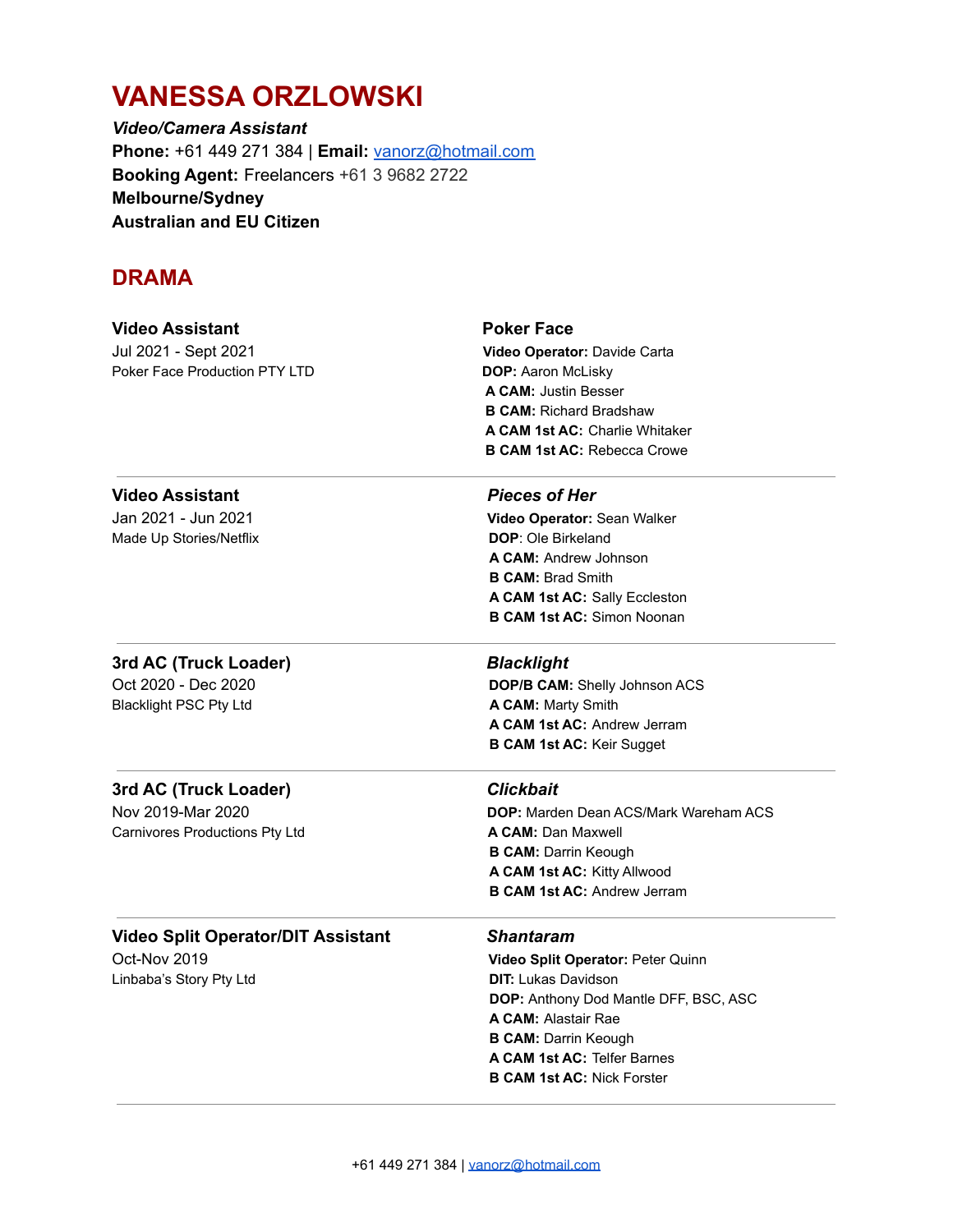### **Video Split Operator/2nd AC** *Informer 3838*

Sept-Oct 2019 **DOP:** Joe Pickering **B CAM:** Marty Smith **A CAM 1st AC:** Bryn Whitie **B CAM 1st AC:** Peter White

### **Replacement 2nd AC/Video Operator** *Halifax: Retribution*

Aug-Sept 2019 (3 weeks) **DOP:** Geoffery Hall ACS Beyond Lonehand **B CAM:** Kevin Campbell

**A CAM 1st AC:** Keir Suggett **B CAM 1st AC:** Geoff Skilbeck

### **Video/DIT Assistant** *Preacher S4*

Jan-Jun 2019 **Video Operator:** Cameron Davidson Sony Pictures Entertainment & AMC **DIT:** Lukas Davidson

**DOP:** Cameron Duncan/Mark Wareham ACS **A CAM:** Simon Harding/Dan Maxwell **B CAM:** Leigh Mackenzie **A CAM 1st AC:** Andrew Jerram **B CAM 1st AC:** Cameron Dunn

### **2nd AC** *PARKED (Pilot)*

Jan 2019 **DOP:** Earl Dresner ACS Princess Pictures **1st AC:** Matthew Dobson

### **2nd AC 'B Cam'/ 'A Cam'(3 weeks)** *InBESTigators S1*

Jun-Dec 2018 **DOP:** Dan Maxwell Gristmill **B CAM:** Matthew Dobson **A CAM 1st AC:** Kitty Allwood **B CAM 1st AC:** Corydon Anderson/Karina Davies

### **Video Split Operator (additional)** *Wentworth S7*

FremantleMedia Australia Pty Ltd **A CAM OP:** Paul Hughes

Apr-Jun 2018 **DOP:** Martin McGrath ACS

Jun 2018 **Replacement DOP:** Peter Falk ACS **A CAM 1st AC:** Kitty Allwood **B CAM 1st AC:** Grant Sweetnam

### **Video Split Operator** *Ride Like A Girl (Feature)*

100 to 1 Productions Pty Ltd **A CAM:** Jessica Clarke-Nash **A CAM 1st AC:** Matthew Dobson **B CAM 1st AC:** Cameron Gaze **Green Screen Unit: A CAM:** Leigh Mackenzie **A CAM 1st AC:** Grant Sweetnam

### **2nd AC 'B Cam'/Video Split Operator** *Back in Very Small Business S1*

Nov 2017-Feb 2018 **DOP:** Dan Maxwell

# Gristmill **B CAM:** Jessica Clarke-Nash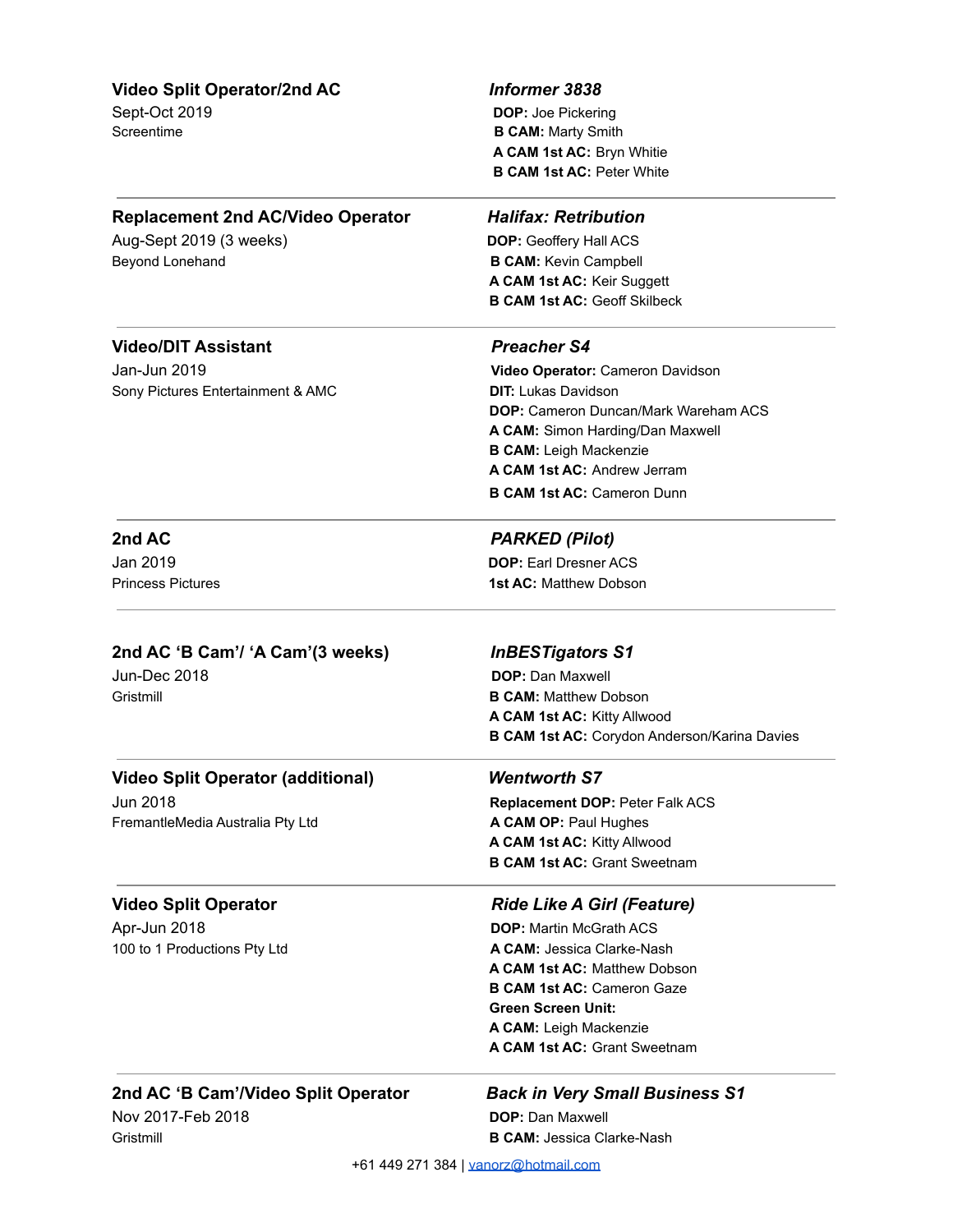**A CAM 1st AC:** Kitty Allwood **B CAM 1st AC:** Matthew Dobson

### **Camera Attachment** *Sister S1*

Endemol Shine Group **B CAM:** Dan Maxwell

Wee Arthur Films

### **TVC**

**Photoplay 1st AC:** Kitty Allwood

Monster and Bear

Monster and Bear

### **AC/Data Wrangler** *Bonds: Bloody Comfy Period Undies*

Aug 2020 **DOP:** Katie Milwright ACS/Sky Davies

# **Video Split Operator** *Target: Dream Space*

Dec 2018 **DOP:** Shelley Farthing Dawe Rabbit Content **1st AC:** Kitty Allwood

**1st AC** *Vicks Vapodrops* Apr 2017 **DOP:** Josh Mitchell-Frey

### **1st AC** *Honda Civic Digital Activation* Mar 2017 **DOP:** Josh Mitchell-Frey

### **OTHER**

### **1st AC** *Miracle (Music Video)*

Jan 2019 **DOP:** Josh Mitchell-Frey Beachwood Band

Monster and Bear

2017 **DOP:** Simon Green Funded by ABC and Screen Aus

**1st AC** *Kings and Queens - Inka Wood (Music video)* 2017 **DOP:** Josh Mitchell-Frey

**1st AC** *Headswapsies (Short)*

**2nd AC** *Fresh! EP6 (Web Series)* 2017 **DOP:** Sky Davies N/A **1st AC:** Raymond Evans

+61 449 271 384 | [vanorz@hotmail.com](mailto:vanorz@hotmail.com)

Jul-Sept 2017 **DOP:** Earl Dresner ACS **A CAM 1st AC:** Matthew Dobson **B CAM 1st AC:** Kitty Allwood

**1st AC** *Life on Earth - Severance (Feature)* Mar-Apr 2017 **DOP:** Simon Green